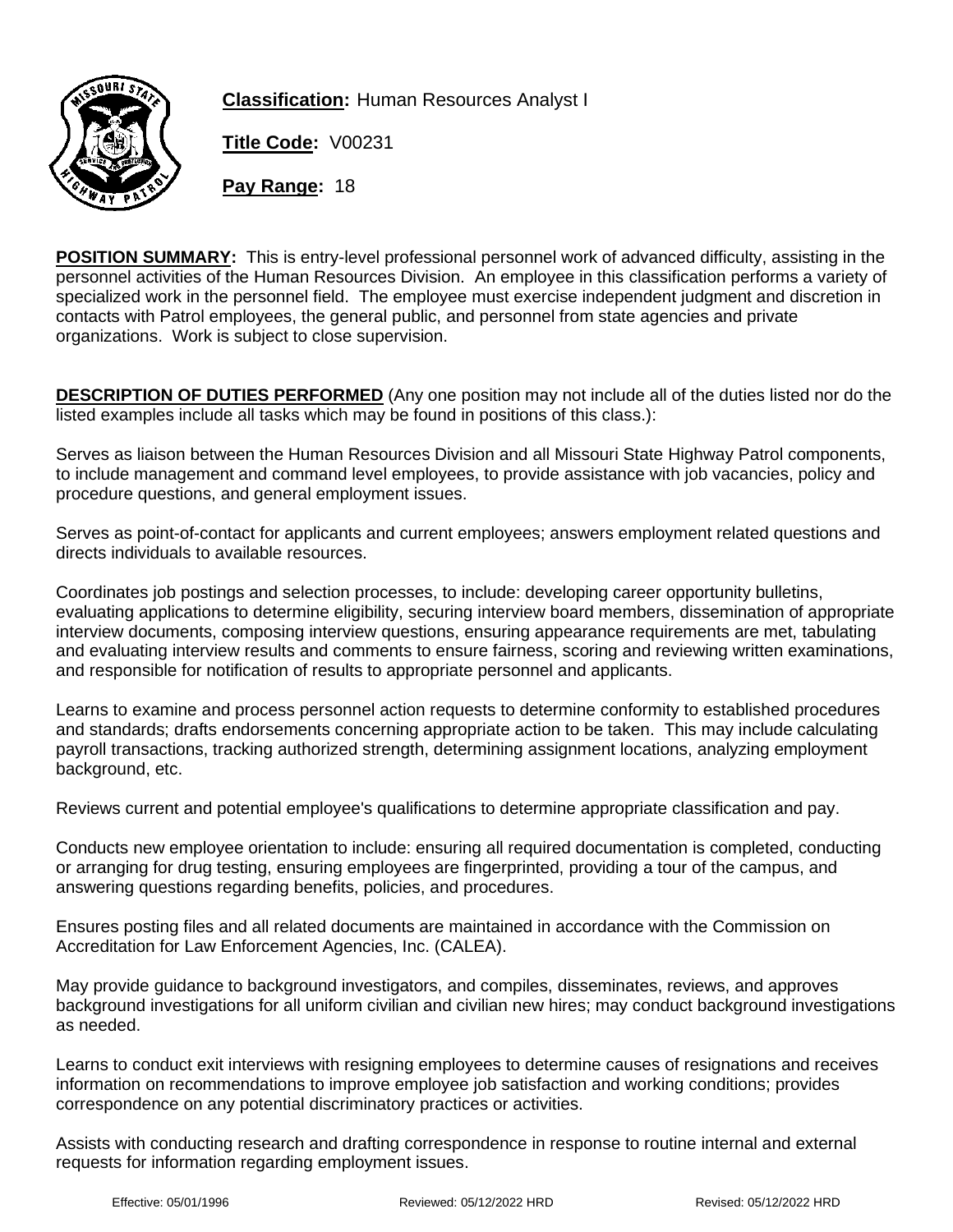## **Classification:** Human Resources Analyst I **Classification:** Page 2

May assist with conducting job classification/reclassification and salary studies on existing employees by conducting research and gathering data for personnel developing recommendations on appropriate classification and pay.

Maintains the division's job opportunity web and intranet sites.

Learns to provide training to current employees on conducting interviews, background investigations, etc.

Learns to schedule polygraph examinations and review results for applicable classifications to maintain accreditation.

Assists with the development of applicable HR databases, i.e. on-line application system, FTE database, etc.; responsible for maintaining these databases and fielding all related questions.

May assist with coordinating payroll issues by ensuring accurate amounts are reported and qualifying justification is provided.

Maintains knowledge about employee benefits, such as health insurance, retirement, life insurance, deferred compensation, and cafeteria plan.

Attends meetings, seminars, conferences, training programs, etc. pertaining to work related issues.

Performs other related work as assigned.

**REQUIRED KNOWLEDGE, SKILLS, AND ABILITIES:** Knowledge of the laws, principles, and practices of human resources (HR) with particular reference to classification, compensation, employee performance appraisal systems, recruitment, selection of employees, placement, retention, employee relations, Title VII, ADA, ADEA, Civil Rights Act, EEO Regulations, FLSA, FMLA, discrimination and harassment issues, etc.

Knowledge of various HR issues and laws (i.e., grievance procedures, Affirmative Action, Equal Employment Opportunities, etc.).

Working knowledge of personal computers and software (e.g., Microsoft Word, Excel, Lotus Notes, Internet, PowerPoint, SAM II HR, etc.).

Ability to process assignments associated with filling vacancies as detailed in the description of duties.

Possess excellent communications skills to include: proper and effective use of grammar, punctuation, and sentence structure.

Ability to research, gather, correlate, and analyze facts to process correspondence.

Ability to work as a team member and positively interact with a variety of people, including administrative staff, employees, applicants, and the general public.

Ability to deal with a large amount of work within predetermined deadlines by prioritizing and organizing work.

Ability to deal effectively with stressful and adverse situations.

Ability to exercise judgment and discretion in the performance of duties.

Ability to learn the Patrol's applicable computer systems, policies, and procedures.